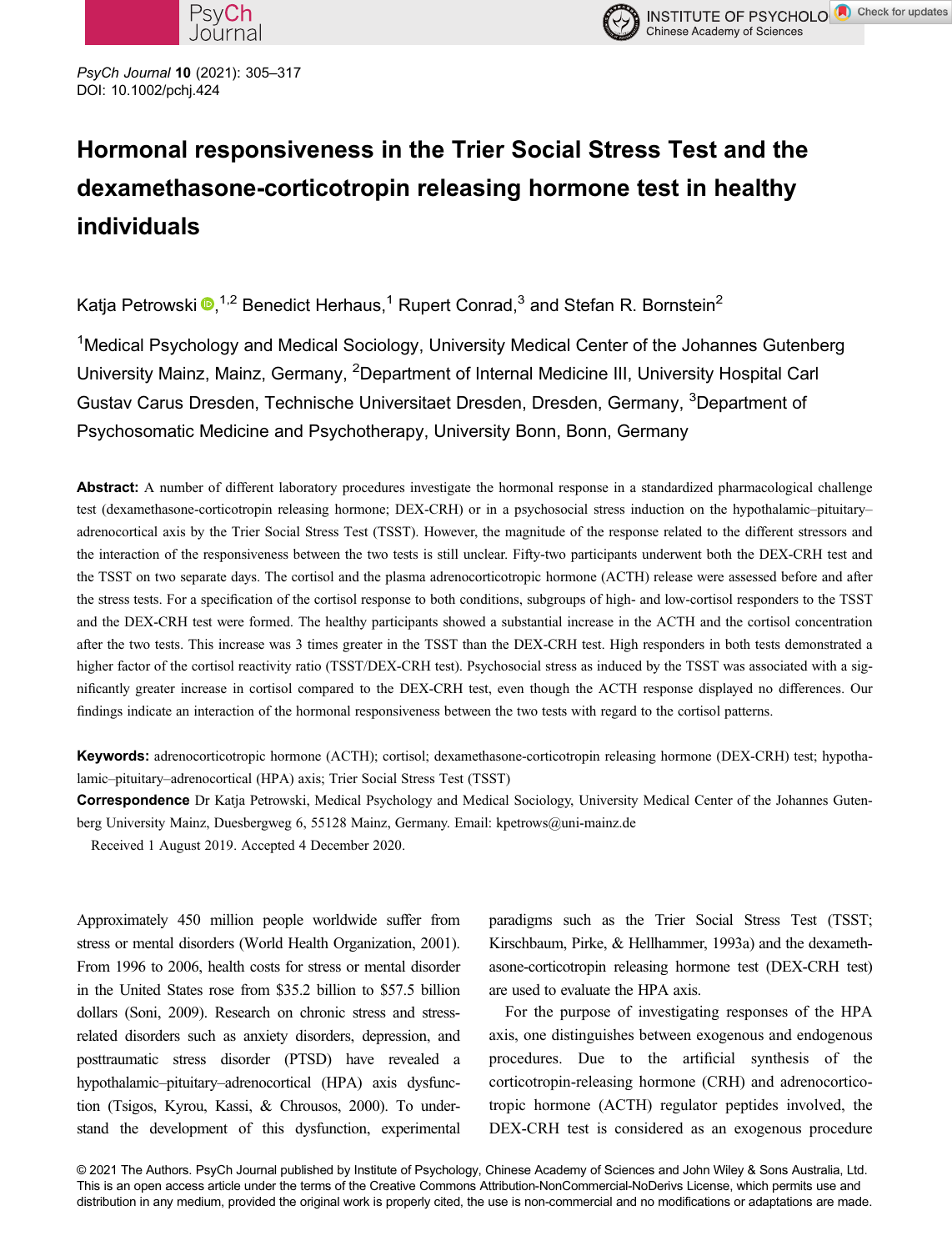and represents a reproducible, pharmacological challenge test. Aside from the direct influence on the biosynthesis, the effect of the hormones on its target organs is modified by glucocorticoids. Therefore, the stimulatory influence of the corticotropic cells of the frontal flaps of the pituitary gland (hypophysis) becomes weaker under the influence of dexamethasone (Eberwine, Jonassen, Evinger, & Roberts, 1987). As the reactivity of the HPA axis is significantly reduced by the induction of dexamethasone (Luo, Kiss, Rabadan-Diehl, & Aquilera, 1995), it seems to enable a positive regeneration of CRH via CRHI receptors on its own biosynthesis. This effect might represent a possibility for CRH-containing neurons of the nucleus paraventricularis to remain activated during long-term stress phases, thus keeping the reactivity of the HPA axis intact. The state of research on this effect, however, is inconsistent (Makino, Hashimoto, & Gold, 2002). All in all, the DEX-CRH test is the most sensitive procedure for testing the regulation ability of the HPA axis (Ising et al., 2007). Compared to other tests for the evaluation of the neuroendocrine course and the dysregulation of disorders, the DEX-CRH test proves to be more powerful in detecting even subtle changes in the ACTH and the cortisol concentration (Holsboer, 2001; Ising et al., 2005; Pariante, Thomas, Lovestone, Makoff, & Kerwin, 2004; Schreiber, Lauer, Krumrey, Holsboer, & Krieg, 1996). Beyond that, the DEX-CRH test is rather robust regarding disease-unrelated factors such as smoking, weight, and age (Künzel et al., 2003). In recent years, the DEX-CRH test has been studied extensively concerning psychopathology and stress. In major depression, the neuroendocrine response to the DEX-CRH test is elevated, but tends to normalize after response to antidepressant treatment, and a favorable response to antidepressant treatment can be predicted by determining the dexamethasone suppressor status on admission (Hennings et al., 2019; Ising et al., 2005). Chronically abused borderline patients show a significantly enhanced corticotropin (ACTH) and cortisol response to the DEX-CRH challenge compared with subjects who were not abused (Rinne et al., 2002). In panic disorder, patients with a higher cortisol release in the DEX-CRH test show less improvement after cognitive behavioral therapy (CBT) (Wichmann, Bornstein, Lorenz, & Petrowski, 2018). In summary, an elevated response to the DEX-CRH challenge proves to be a potent marker for a specific mental health vulnerability.

Because psychosocial stress plays a significant role in the development of mental disorders, the effect of acute psychosocial stress on the HPA axis represents an important component in stress research, as such investigated by so-called *endogenous procedures*. The Trier Social Stress Test counts as an internationally established protocol employed with both healthy individuals as well as patients (Kudielka, Hellhammer, & Kirschbaum, 2007). The experimental paradigm combines uncontrollability, social evaluation, and arithmetic tasks. In numerous studies, elevated cortisol concentrations induced by the TSST could be observed as a sign of a successful activation of the HPA axis in healthy individuals. A meta-analysis of 208 laboratory tests (Dickerson & Kemeny, 2004) showed that the TSST is one of a few stress tests capable of reaching a reliable cortisol response. The processing of psychosocial stressors requires the participation and evaluation by the higher brain centers, in contrast to the pharmacological test in which the substances have a direct effect on the target organ.

The hypothesized differences in the hormonal response patterns are based on the assumption that the psychosocial stress-response to the TSST embraces the activation of a complex stress matrix induced by cognitive evaluation processes involving autonomic as well as central nervous system structures (Hellhammer, Wüst, & Kudielka, 2009) whereas the neuroendocrine response to the DEX-CRH test underlies a physiological response pattern of the HPA axis, including feedback loops largely controlled by glucocorticoid receptor sensitivity (de Kloet, Joëls, & Holsboer, 2005; Leistner & Menke, 2018), not involving higher order processes.

There is growing evidence that a vulnerability to stress is associated with a dysregulation of the HPA axis. The investigation of the HPA axis by combining and comparing a pharmacological and a psychosocial stress test enables a comprehensive investigation of the HPA axis involving, on one hand, fundamental neuroendocrinological feedback loops and, on the other hand, the aforementioned higher order processes and possible interactions. This approach facilitates the understanding of the specific stress regulation mechanisms of the HPA axis in healthy subjects, which is the topic of the current study, as well as in psychiatric disorders.

In recent years, specific patterns of a dysregulation of the HPA axis found in stress-related psychiatric entities such as major depression and panic disorder by means of the DEX-CRH test and TSST. In major depression, there is growing evidence for an elevated neuroendocrine response to the DEX-CRH test, which tends to normalize after responding to antidepressant treatment (Hennings et al., 2019; Leistner &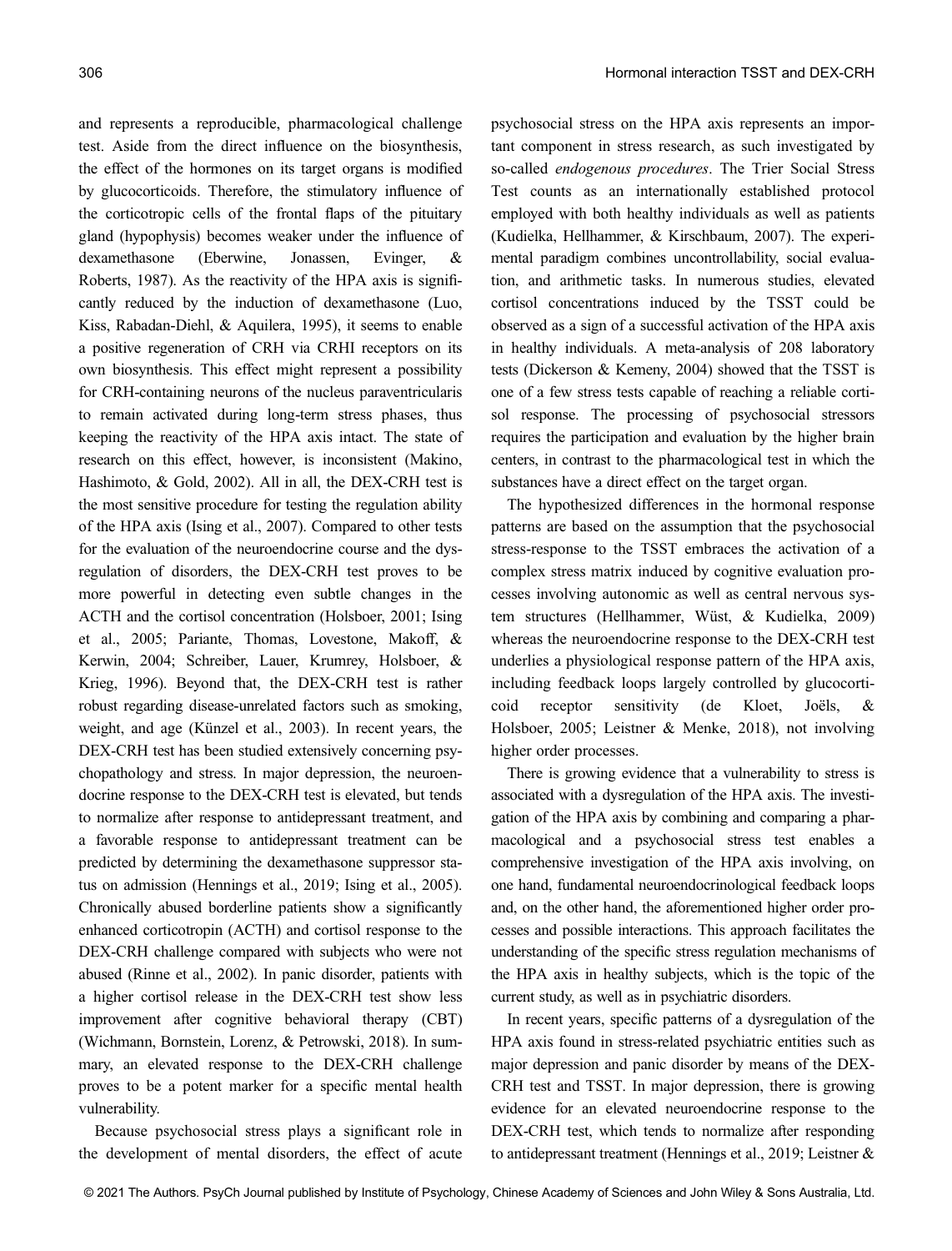Menke, 2018). However, in the TSST, patients with major depression show an equal or higher neuroendocrine response compared to healthy controls (Wichmann, Kirschbaum, Böhme, & Petrowski, 2017; Young, Abelson, & Cameron, 2004). In contrast, panic disorder patients typically display a blunted neuroendocrine response in the TSST (Petrowski, Wintermann, Schaarschmidt, Bornstein, & Kirschbaum, 2013) as well as a blunted cortisol response in the DEX-CRH test compared to healthy controls (Petrowski, Wintermann, Kirschbaum, & Bornstein, 2012). These findings support the crucial significance of a compromised glucocorticoid receptor sensitivity in major depression, and the pivotal relevance of higher order cognitive processes in panic disorder.

The aim of this study was to compare the two different challenges, TSST and DEX-CRH test, in healthy subjects to specify the magnitude and the time line of psychosocial and pharmacological stress induction. Previous research on the HPA axis activation by the TSST and the CRH test has shown similar maximums in cortisol concentration. However, the maximum peak was reached sooner in the TSST so that different temporal patterns could be observed (Kirschbaum, Wüst, Faig, & Hellhammer, 1993b). Against this backdrop, we hypothesized that healthy subjects show a greater increase in hormonal parameters after psychosocial stress induction compared to DEX-CRH injection, whereby the ratio of increase between both tests gives further insight into the underlying processes.

Furthermore, the association between the hormones responsiveness to the TSST and the suppression in the DEX-CRH test was investigated. Despite targeting different mechanisms in stress reactivity, it is not clear in which way there might be an association between the centrally induced stress reactivity and the attenuation of stress responsiveness via glucocorticoid feedback. Thus, we hypothesized that high responsiveness to the psychosocial stressor in the TSST corresponds to a low responsiveness to the feedback inhibition in the DEX-CRH test, and vice versa.

# Materials and methods

# **Participants**

The healthy participants for the study were recruited through newspaper advertisements and a notice board at the Technical University of Dresden. Exclusion criteria

Table 1 Characteristics of the Participants

|                                             | Healthy participants |
|---------------------------------------------|----------------------|
| Total, N                                    | 52                   |
| Females. <i>n</i>                           | 29                   |
| Males, $n$                                  | 23                   |
| Age (years), $M(SD)$                        | 32.06 (11.63)        |
| BMI (kg/m <sup>2</sup> ), $M(SD)$           | 23.43 (2.56)         |
| Smoker, $n$ (%)                             | 12(23.08)            |
| Contraceptives, $n$ (%)                     | 13 (44.83)           |
| PASA <sub>PRIMARYAPPRAISAL</sub> , M (SD)   | 3.74(0.84)           |
| PASA <sub>SECONDARYAPPRAISAL</sub> , M (SD) | 4.27(0.73)           |
| PASA <sub>STRESSINDEX</sub> , $M(SD)$       | $-0.54(1.36)$        |
| STAI-State <sub>PRE</sub> , $M(SD)$         | 43.56 $(5.15)^a$     |
| STAI-State <sub>POST</sub> , $M(SD)$        | 42.20 $(5.62)^a$     |

Note. BMI = body mass index; PASA = Primary Appraisal Secondary Appraisal; STAI = Spielberger State–Trait Anxiety Inventory.

<sup>a</sup> subsample of  $n = 50$  participants.

(organic and psychological diseases, etc.) were inquired about in a prior telephone interview. The study protocol only allowed for participants aged 18 to 65 years who smoked no more than 10 cigarettes/day and whose body mass index did not exceed 27 kg/m<sup>2</sup>. The sample consisted of  $N = 52$  healthy individuals, whose characteristics are described in Table 1. Mean age of the participants was 32.06 years  $(SD = 11.63)$  and included 29 females and 23 males. All participants were informed in detail about the targets of the study and declared their consent in written form. After successful participation, the test participants received an allowance of 50 euros. The study protocol was approved by the local Ethics Committee of the Medical Faculty of the Technical University of Dresden, Germany (No. EK46032008).

## Procedures

All the healthy individuals completed the DEX-CRH test and the TSST on separate days over a time frame of 1 month. Considering the circadian rhythm of the cortisol release during the day, the start of the two tests was limited to a time window from 2:00 p.m. to 2:30 p.m. so that the entire measurement was completed by 6:00 p.m. Blood samples were collected at all measuring points by an intravenous cannula. The cannula was inserted 60 min before the start of the stress induction to avoid a pain-induced cortisol release. Female participants were tested in the luteal phase to standardize the influence of the menstrual cycle. Figure 1 shows the measuring points of the blood samples for the cortisol determination of both tests.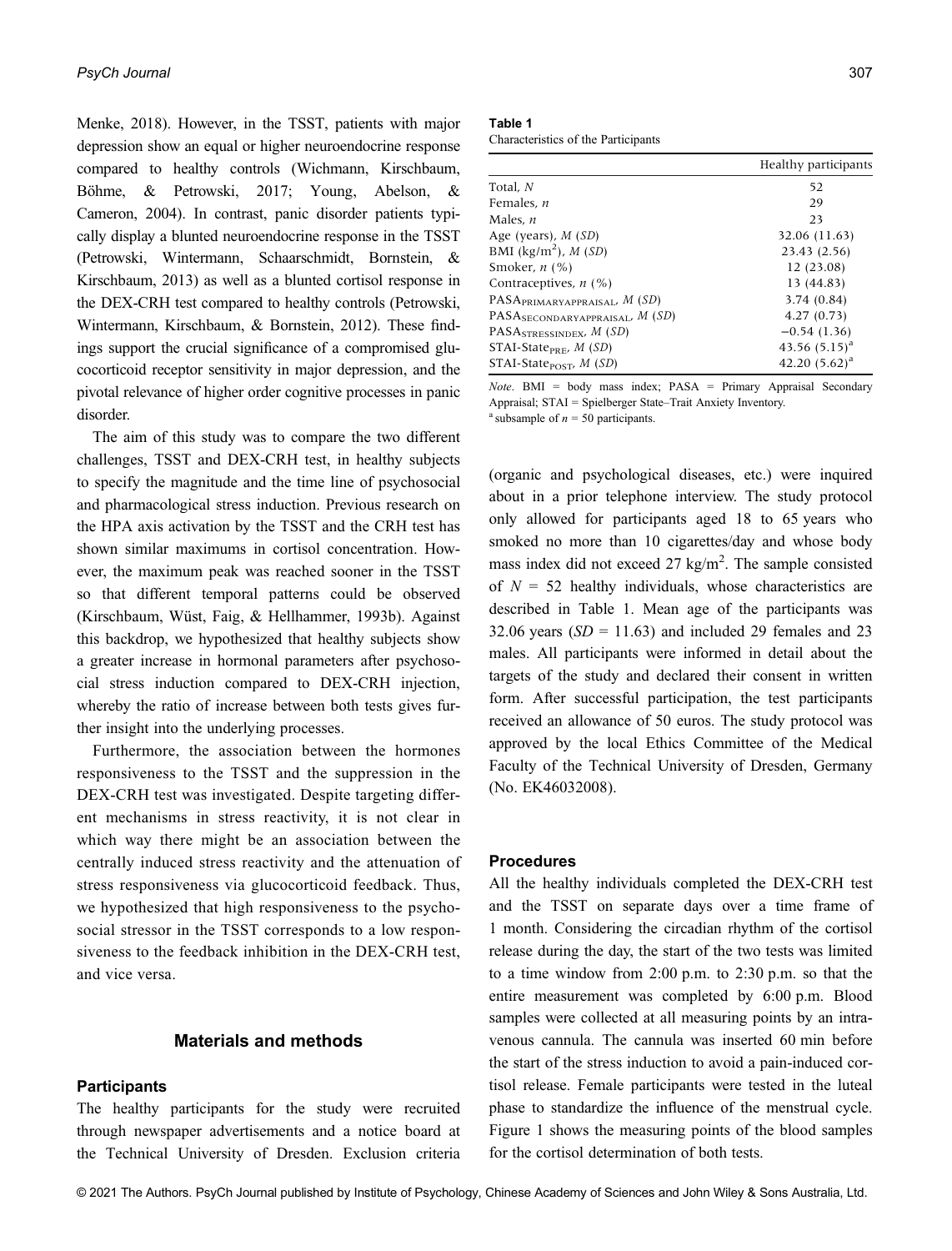

Figure 1. Measuring points of the blood samples for cortisol determination of the dexamethasone-corticotropin releasing hormone test (DEX-CRH test) and the Trier Social Stress Test (TSST).

# DEX-CRH test

All participants were scheduled for the DEX-CRH test according to the procedure published by Schreiber et al. (1996) and Heuser, Yassouridis, and Holsboer (1994). An oral dosage of 1.5 mg dexamethasone was administered at 11:00 p.m. Subjects arrived for the test at 2:00 p.m. the following day. They were asked to refrain from eating, drinking, and smoking at least 2 hr before testing and during the 3½ hr of testing. The subjects rested in a comfortable, supine position with light reading permitted. A venous catheter was placed at 2:15 p.m. to later collect eight consecutive blood samples for the analysis of the ACTH and the cortisol concentration, respectively. After an accommodation time of 45 min, two blood samples were taken before an intravenous injection of 100 μg CRH was administered at 3:01 p.m. Afterward, six more blood samples were collected at 15-min intervals.

# **TSST**

The TSST was performed according to the published process protocol by Kirschbaum, Pirke, and Hellhammer (1993a). The State Anxiety Inventory (STAI) was filled out once before and after the TSST. To assess the subjective stress perception, the Primary Appraisal Secondary Appraisal (PASA) was performed at the beginning of the TSST and the visual analog scale (VAS) immediately after the psychosocial stress inductions. The test team consisted of one male and one female wearing a white doctor's coat. Each gave instructions to a test participant of the opposite gender, to whom they had been introduced as psychologists trained in the analysis and evaluation of nonverbal body language. During the TSST, both test team members behaved deliberately cool and reserved. Verbal interactions between the test participants and the test team were kept at a minimum.

The test participant was invited to take part in a mock job interview. He or she also was informed in advance that the interview would be recorded by video camera and microphone for later analysis of voice and body language. After a preparation time of 5 min, in which the opportunity to prepare for the interview and to complete the questionnaire for subjective stress assessment (PASA) was provided, a 5-min interview before the test committee was carried out. After the 5-min job interview, there was an arithmetic task in which the test person subtracts in steps of 17 from the starting number 2,043. Possible errors are indicated by the test team, and the participant requested to start anew from 2,043. After 5 min, the calculation task was stopped, and the participant asked to leave the test chamber; outside, he was met by the test team member and accompanied back to the resting room. After the completion of the experimental protocol, an exhaustive and detailed elucidation on the fictional character of TSST situation was carried out.

## ACTH and cortisol analysis

For ascertainment of the plasma ACTH concentrations, blood samples were collected into tubes containing trasylol and ethylenediaminetetraacetic acid (EDTA) (Sarstedt, Nümbrecht, Germany). For the specification of the cortisol concentrations, blood samples were collected into tubes called Serum-Gel-Monovette (Sarstedt, Nümbrecht, Germany). Blood was cooled at  $4^{\circ}$ C immediately after sampling. After testing, blood specimens were centrifuged for 10 min at 4  $\degree$ C and 3,000 rpm. After aliquoting, the plasma was stored at  $-80$  °C and at  $-20$  °C before being assayed for ACTH and cortisol, respectively. Plasma cortisol concentrations were analyzed using a commercially available radioimmunoassay kit by the Solid Phase Antigen Linked Technique (SPALT) with the LIAISON-Analyzer (DiaSorin, S.p.A., Italy). The detection limit was <4.14 nmol/L plasma; intra-assay coefficient of variation for 55 nmol/L and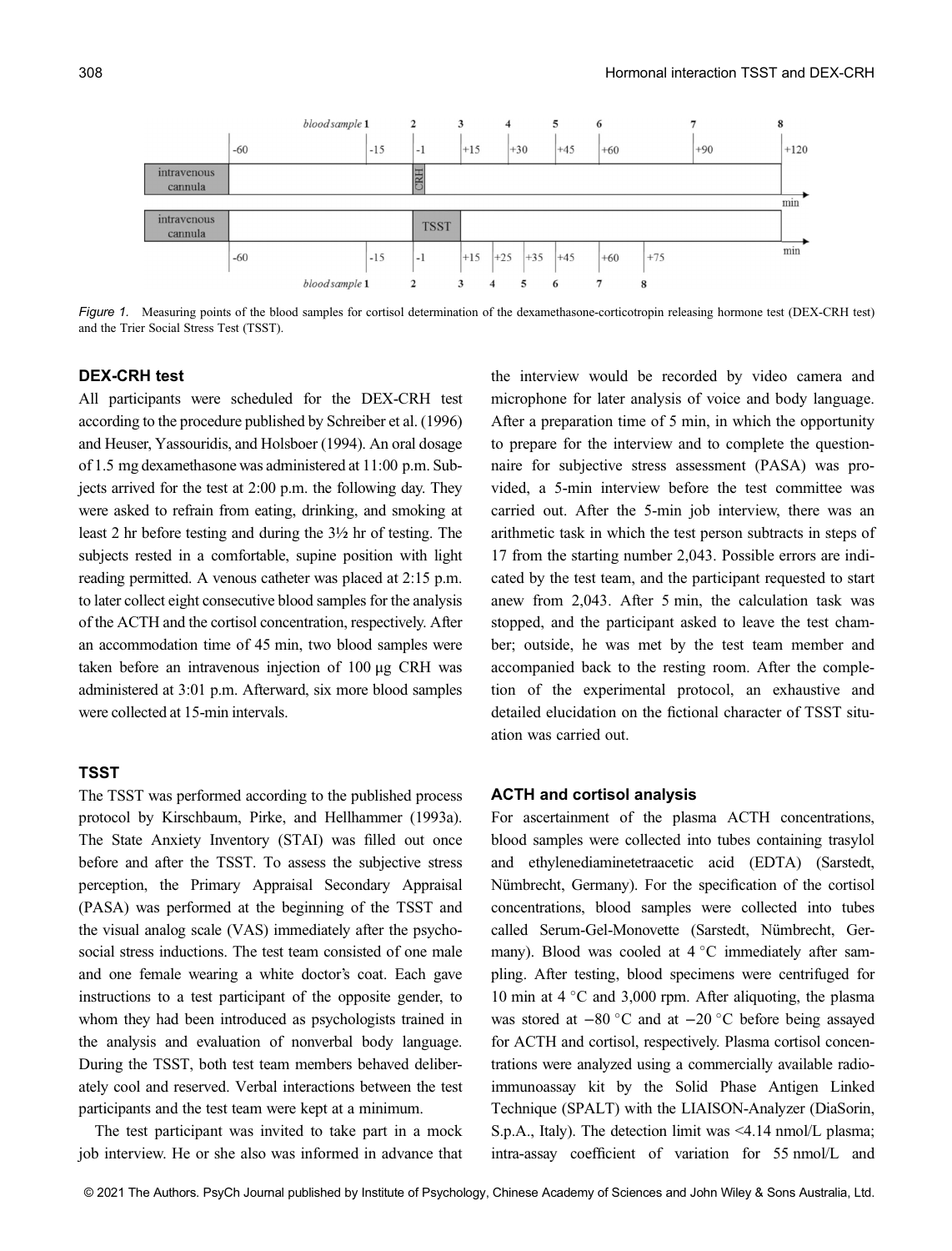386 nmol/L levels were  $\leq 4\%$ ; interassay coefficient of variation <10%. Plasma ACTH was measured by immunoradiometric assay (Immulite, 2,500 ACTH, Erlangen, Germany). The detection limit for plasma ACTH concentrations was 1.1 pmol/L, and the intra- and interassay coefficients of variation at 4.4 pmol/L plasma were  $\leq 5\%$ .

# Psychological assessments

The psychological stress and the perceived anxiety from the TSST were measured by two instruments: (a) The PASA (Gaab, 2009), consisting of 16 items with a 6-point rating scale (1 'Strongly disagree' to 6 'Strongly agree'), was used to evaluate the Stress-Index. Reliabilities. Cronbach's  $\alpha$  in the current sample for the primary scales were  $\alpha$  = 0.85 (threat),  $\alpha$  = 0.51 (challenge),  $\alpha$  = 0.87 (selfconcept), and  $\alpha = 0.72$  (control expectancy). (b) Based on 20 items with a 4-point rating scale (1 'Not at all' to 4 'Very much so'; range  $= 20-80$ ), the state anxiety was measured by the State–Trait Anxiety Inventory (STAI; Laux, Glanzmann, Schaffner, & Spielberger, 1981; Spielberger, Gorsuch, & Lushene, 1970). The reliability (Cronbach's  $\alpha$ ) in the current sample for the subscale State Anxiety of the STAI was  $\alpha = 0.72$ .

## Statistical analysis

To test the first hypothesis, analyses of variance (ANOVAs) for repeated measures were performed. A sensitivity power analysis (G\*Power Version: 3.1.9.2, Faul, Erdfelder, Lang, & Buchner, 2007) showed that based on two testing conditions (DEX-CRH vs. TSST), in each condition  $n = 6$  repetitions, a significance level of  $p = .05$ , power of 80% (1− $\beta$  = 0.80), and a total sample size of  $N = 52$  subjects, the minimal detectable effect size of  $\eta^2$  = .021 (critical F = 2.250) could provide. To test the second hypothesis, dependent Student  $t$  tests were performed. Based on a significant level of  $p = .05$ , power of 80% (1− $\beta$  = 0.80), and a total sample size of  $N = 52$ , the minimal detectable effect size of  $d = .35$  (critical  $t = 1.675$ ) could provide (G\*Power Version: 3.1.9.2). Data were analyzed according to the normality of distributions and were, in case of not normally distributed data, subjected to natural log transformations.

First, the effects of the hormonal induction (CRH) and moderate psychological stress (TSST) over six measurement points were analyzed by the ANOVA for repeated measurements to reveal possible main effects of test or time and a possible Test  $\times$  Time interaction for the cortisol and

the ACTH. Because the standardized measurements time points of both tests differed, one value for the TSST (+30) and the DEX-CRH test  $(+75)$  was calculated by linear interpolation (Holling  $& Gediga, 2011$ ) to have six concurrent time points for the analysis. The degree of freedom was adjusted with the Greenhouse–Geisser approach, taking sphericity into account.

Second, to reflect the effects of both tests on the HPA system, the area under the response curve (AUC) with respect to increase for ACTH and cortisol  $(AUC<sub>1</sub>)$ , and the delta between peak (either baseline, +15-, +30-, +45-, +60-, +75-min sample) and baseline ( $\Delta$  Peak Base) were calculated (Fekedulegn et al., 2007). To compare the calculated values of the DEX-CRH test and TSST, the  $t$  test for dependent means was used.

Third, for the specification of the interaction between both stress tests, subgroups were formed by a median split of cortisol reactivity  $(AUC<sub>I</sub>)$  with regard to the response in the TSST and in the DEX-CRH test. In a first round, the 52 participants were categorized into low  $(AUC<sub>I</sub> \leq$ 5.28 nmol/L\*min,  $n = 26$ ) and high responders (AUC<sub>I</sub> > 5.28 nmol/L\*min,  $n = 26$ ) for the TSST. In a second round, the 52 participants were categorized into low  $(AUC<sub>I</sub>)$ 0.96 nmol/L\*min,  $n = 26$ ) and high responders (AUC<sub>I</sub>  $\leq$ 0.96 nmol/L\*min,  $n = 26$ ) for the DEX-CRH test. Consequently, it could be possible for a subject from the high responders of the TSST to be categorized to the low or high responders of the DEX-CRH, and vice versa. The t test for dependent means was performed separately for the low and high responder groups in the TSST and DEX-CRH test to evaluate the difference between both tests in the cortisol and ACTH reactivity ( $AUC<sub>I</sub>$ ). Additionally, to take into account the fact of multiple testing, the Bonferroni–Holm correction was used.

Fourth, the chi-square test was performed to test the overlap between the subgroups of the low and high responders of the TSST and DEX-CRH test. In addition, differences between the subgroup of TSST high responders/DEX-CRH low responders  $(n = 15)$  compared to the subgroup DEX-CRH high responders/TSST low responders ( $n = 15$ ) were tested by the independent t test.

### **Results**

The ACTH and the cortisol concentration in response to the TSST showed higher values during all measuring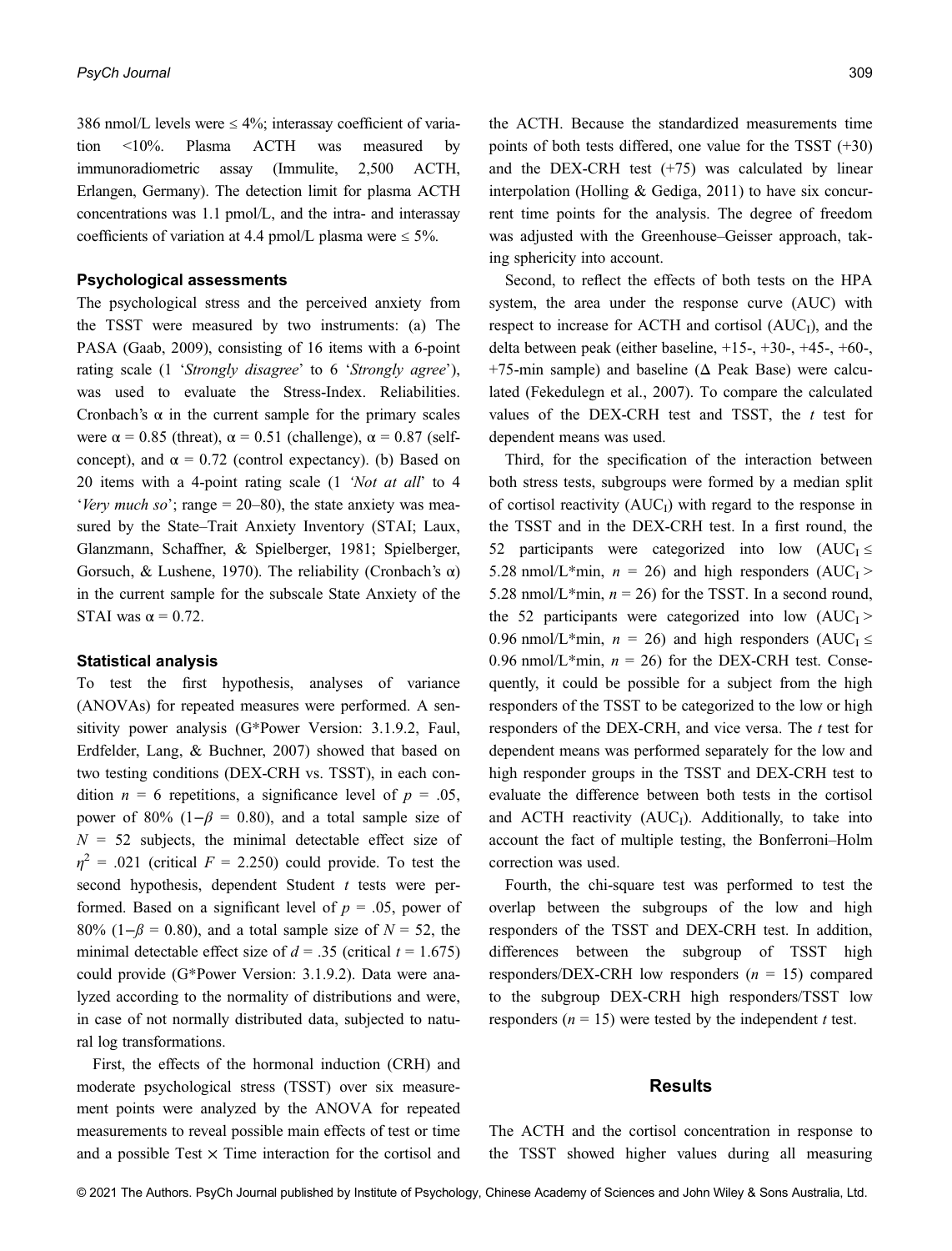

Figure 2. TSST and DEX-CRH test induced cortisol (a) and ACTH (b) response  $(M \pm SD)$  in healthy participants. DEX-CRH = dexamethasone-corticotropin releasing hormone test; TSST = Trier Social Stress Test.

points, as compared to the DEX-CRH test (Figure 2). These differences were highly significant between the two tests in the ACTH,  $F(1, 51) = 97.311$ ,  $p < .001$ ,  $\eta^2 = .66$ , and cortisol concentration,  $F(1, 51) = 306.869$ ,  $p < .001$ ,  $\eta^2$  = .86, over the six measurement points with a highly significant Effect Time x Test interaction, ACTH: F(2.638, 134.515) = 92.440,  $p < .001$ ,  $\eta^2 = .65$ ; cortisol:  $F(2.281)$ ,  $134.515$ ) = 56.115,  $p < .001$ ,  $\eta^2$  = .52. In addition, the cortisol and ACTH of the healthy participants needed a longer time from baseline to peak after the induction of CRH, as compared to the TSST (see Figure 2).

Regarding the  $AUC<sub>I</sub>$ , a significant difference between the tests could be unveiled for cortisol,  $AUC_i$ :  $t(51) = 4.732$ ,  $p < .001$ ,  $d = 1.00$ , but not for ACTH, AUC<sub>I</sub>: t  $(51) = -1.240$ ,  $p = .22$ . The AUC<sub>I</sub> for the cortisol concentration of the TSST showed higher values in comparison to the DEX-CRH test (Table 2).

The delta between peak and baseline  $( \Delta$  Peak Base) for ACTH and cortisol also differed significantly between the two tests, ACTH  $\Delta$  Peak Base:  $t(51) = 2.832$ ,  $p < .01$ ,  $d = 0.59$ ; Cortisol  $\Delta$  Peak Base:  $t(51) = 6.052$ ,  $p < .001$ ,  $d = 1.29$ . The baseline to peak values of ACTH and

cortisol increased sharper after the TSST, as compared to the DEX-CRH test (Table 2).

When analyzing the cortisol reactivity of subgroups as defined by the response to TSST and following the DEX-CRH test, there were highly significant differences between the two tests in the subgroups of TSST high responders, Cortisol AUC<sub>I</sub>:  $t(25) = 11.413$ ,  $p < .001$ ,  $d = 3.09$ , and DEX-CRH low responders, Cortisol AUC<sub>I</sub>:  $t(25) = 8.012$ ,  $p < .001$ ,  $d = 2.23$ . In contrast, results of the subgroups of TSST low responders and DEX-CRH high responders showed no difference in cortisol reactivity (Tables 3 and 4). Regarding ACTH reactivity, the TSST low responders, ACTH AUC<sub>I</sub>:  $t(25) = -2.914$ ,  $p < .05$ ,  $d = -0.91$ , and DEX-CRH high responders, ACTH AUC<sub>I</sub>:  $t(25) = -3.490$ ,  $p < .01$ ,  $d = -0.97$ , exhibited significant differences between the two tests. In contrast, results of the subgroups of DEX-CRH low responders and TSST high responders demonstrated no difference in ACTH activity (Tables 3 and 4). There were no significant differences in the baseline cortisol before bolus injection of 100 μg CRH between DEX-CRH low and high responders,  $t(50) = 0.744$ ,  $p = .46$ , as well as between TSST low and high responders,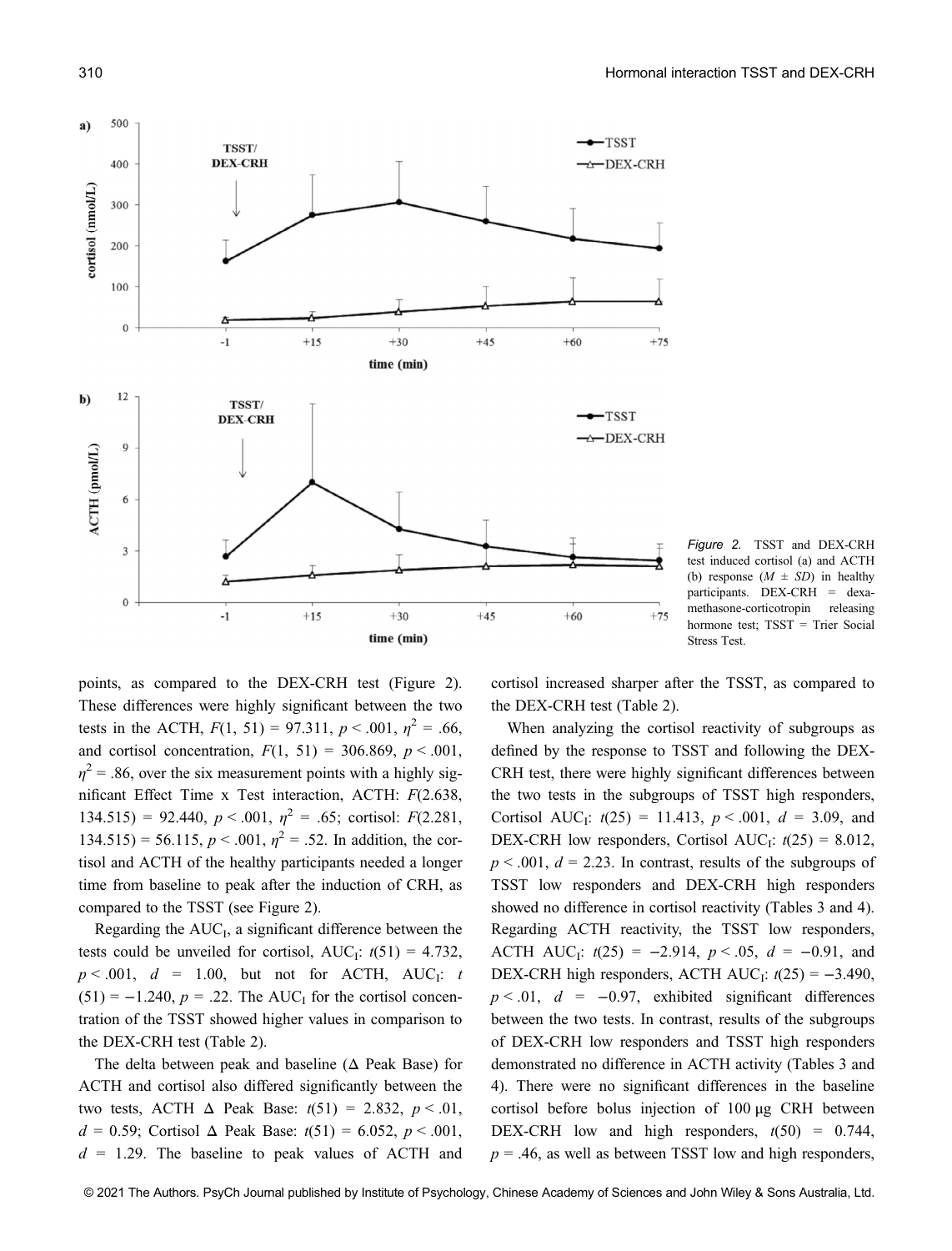#### Table 2

Area under the Curve with Respect to Increase and Delta Values (Δ) for Cortisol and ACTH in Healthy Participants in the TSST and the DEX-CRH Test

|                             |                 | M(SD)           |                    |                             |
|-----------------------------|-----------------|-----------------|--------------------|-----------------------------|
|                             | <b>TSST</b>     | DEX-CRH         | t(51)              |                             |
| Cortisol $AUC$ <sub>I</sub> | 419.48 (380.35) | 128.64 (158.47) | 4.732              | $< .001***$<br>$(d = 1.00)$ |
| ACTH AUC <sub>I</sub>       | 6.38(7.92)      | 3.35(4.12)      | $-1.240^{\rm a}$   | .22 <sup>a</sup>            |
| Cortisol $\Delta$ Peak Base | 157.80 (102.83) | 50.26 (57.62)   | 6.052              | $< .001***$<br>$(d = 1.29)$ |
| $ACTH \Delta$ Peak Base     | 4.33(4.22)      | 1.10(1.25)      | 2.832 <sup>a</sup> | $\leq 01**a$<br>$(d = .59)$ |

Note.  $\Delta$  = delta values; AUC<sub>I</sub> = area under the curve with respect to increase; DEX-CRH = dexamethasone-corticotropin releasing hormone test; TSST = Trier Social Stress Test.

<sup>a</sup> Calcuation based on logarithmized data. \*\*  $p < .01$ . \*\*\*  $p < .001$ .

## Table 3

Area under the Curve with Respect to Increase for Cortisol and ACTH of Low/High TSST-Responders in the TSST and the DEX-CRH Test

|                             |                 | M(SD)                            |                                     |          |                                           |                         |
|-----------------------------|-----------------|----------------------------------|-------------------------------------|----------|-------------------------------------------|-------------------------|
|                             |                 | Cortisol AUC <sub>I</sub> TSST   | Cortisol AUC <sub>I</sub> DEX-CRH   | t(25)    |                                           | Factor: TSST to DEX-CRH |
| TSST-Responder ( $n = 52$ ) | Low $(n = 26)$  | 114.31 (209.81)                  | 150.73 (166.11)                     | $-0.582$ | .565                                      |                         |
|                             | High $(n = 26)$ | 724.65 (239.54)                  | 106.56 (150.40)                     | 11.413   | $\leq .001$ ***<br>$(d = 3.09)$           |                         |
|                             |                 | <b>ACTH AUC<sub>I</sub> TSST</b> | <b>ACTH AUC<sub>I</sub></b> DEX-CRH |          |                                           |                         |
| TSST-Responder $(n = 52)$   | Low $(n = 26)$  | 1.80(3.39)                       | 3.65(4.27)                          | $-2.914$ | $\leq 01$ ** <sup>a</sup><br>$(d = -.91)$ | 0.5                     |
|                             | High $(n = 26)$ | 10.97(8.52)                      | 3.05(4.01)                          | 1.369    | .366 <sup>a</sup>                         | 4                       |

Note.  $AUC_L$  = the area under the curve with respect to increase;  $DEX-CRH =$  dexamethasone-corticotropin releasing hormone test;  $TSST =$  Trier Social Stress Test. <sup>a</sup> Calcuation based on logarithmized data. \*\*  $p < .01$ . \*\*\*  $p < .001$ .

 $t(50) = 0.353$ ,  $p = .73$ . Additionally, in the groups of high and low responders for both tests, there were no differences regarding sex distribution, age, smoking, and intake of contraceptive pills (data not shown).

Concerning the anticipatory cognitive appraisal of the TSST, participants showed similar values in the four primary scales of the PASA (Threat:  $M = 3.19 \pm 1.20$ ; Challenge:  $M = 4.28 \pm .74$ ; Self-Concept:  $M = 3.89 \pm 1.05$ ; Control Expectancy:  $M = 4.66 \pm .82$ , as compared to

previous studies (Herhaus & Petrowski, 2018; Het, Rohleder, Schoofs, Kirschbaum, & Wolf, 2009). Furthermore, cortisol  $AUC<sub>I</sub>$  of the TSST related significantly to primary scale Primary Appraisal,  $r = .465$ ,  $p < .001$ ,  $N = 52$ , and tertiary scale Stress Index,  $r = .409$ ,  $p < .01$ ,  $N = 52$ . In addition, ACTH AUC<sub>I</sub> showed a significant association to primary scale Primary Appraisal,  $r = .432$ ,  $p < .001$ ,  $N = 52$ , and tertiary scale Stress Index,  $r = .378$ ,  $p < .01$ ,  $N = 52$ . In addition, a significant difference was

#### Table 4

Area under the Curve with Respect to Increase for Cortisol and ACTH of Low/High DEX-CRH Responders in the TSST and the DEX-CRH Test

|                                             |                 | M(SD)                                               |                                                                  |          |                                       |                         |
|---------------------------------------------|-----------------|-----------------------------------------------------|------------------------------------------------------------------|----------|---------------------------------------|-------------------------|
|                                             |                 |                                                     | Cortisol AUC <sub>I</sub> TSST Cortisol AUC <sub>I</sub> DEX-CRH | t(25)    |                                       | factor: TSST to DEX-CRH |
| DEX-CRH Responder $(n = 52)$ Low $(n = 26)$ |                 | 513.56 (316.99)                                     | 13.43 (17.36)                                                    |          | $8.012 \le .001***$<br>$(d = 2.23)$   | 38                      |
|                                             | High $(n = 26)$ | 243.86 (152.69)<br><b>ACTH AUC<sub>I</sub> TSST</b> | 325.40 (419.79)<br><b>ACTH AUC<sub>I</sub></b> DEX-CRH           | 0.911    | .371                                  |                         |
| DEX-CRH Responder ( $n = 52$ )              | Low $(n = 26)$  | 7.35 (7.76)                                         | 1.16(1.85)                                                       | 2.180    | .078 <sup>a</sup>                     | 6                       |
|                                             | High $(n = 26)$ | 5.41 (8.11)                                         | 5.54 (4.60)                                                      | $-3.490$ | $\leq .01***^{\rm a}$<br>$(d = -.97)$ |                         |

Note.  $AUC_1$  = area under the curve with respect to increase; DEX-CRH = dexamethasone-corticotropin releasing hormone test; TSST = Trier Social Stress Test. <sup>a</sup> Calcuation based on logarithmized data. \*\*  $p < .01$ . \*\*\*  $p < .001$ .

© 2021 The Authors. PsyCh Journal published by Institute of Psychology, Chinese Academy of Sciences and John Wiley & Sons Australia, Ltd.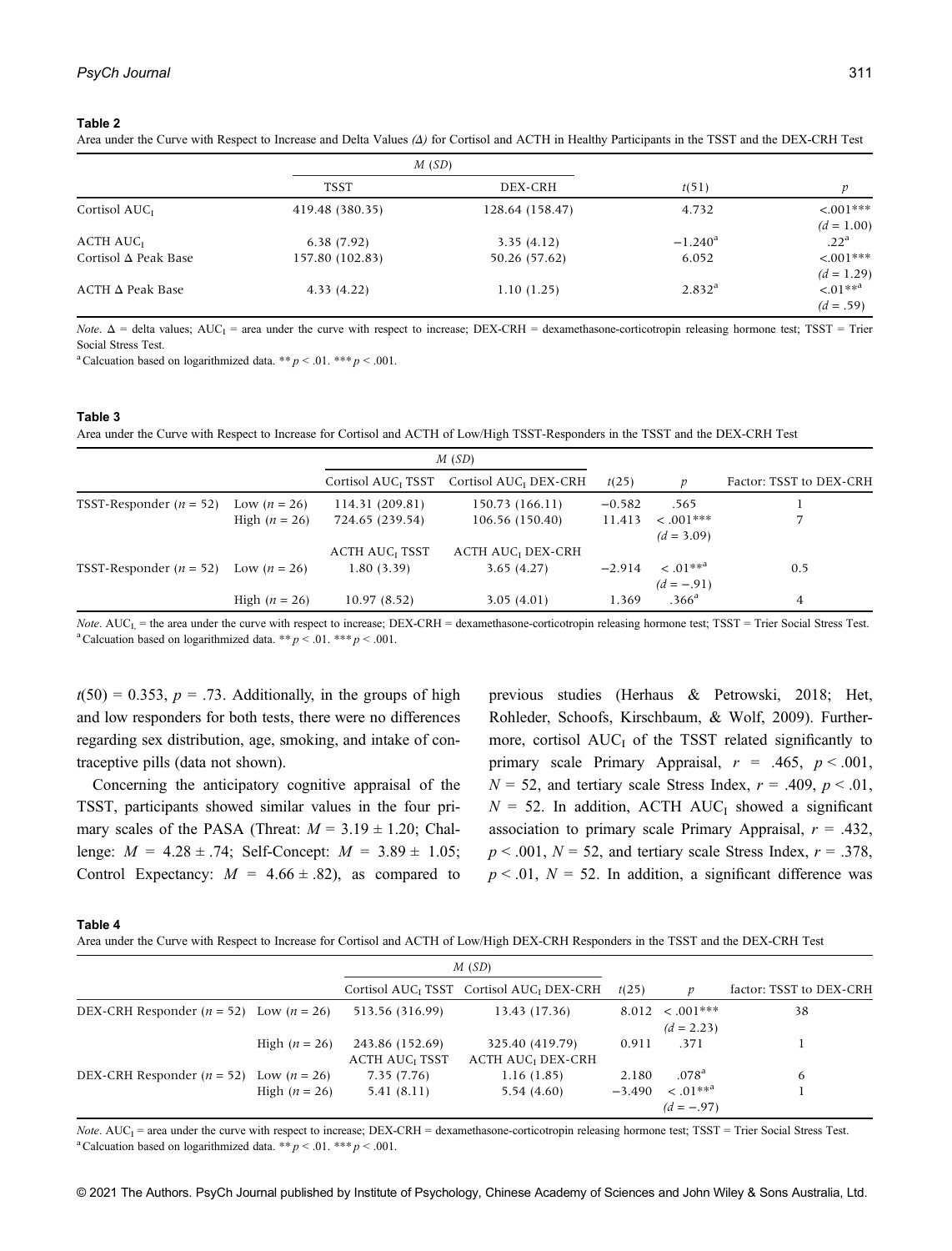#### Table 5

Row and Column Totals and Percentages Values for TSST Responding by DEX-CRH Responding

|      |            | TSST Responder |  |  |
|------|------------|----------------|--|--|
|      | Low        | High           |  |  |
| Low  | $11(21\%)$ | 15(29%)        |  |  |
| High | $15(29\%)$ | $11(21\%)$     |  |  |
|      |            |                |  |  |

Total  $N = 52$ .

 $x^2 = .267$ ,  $df = 1$ ,  $p = .27$ .

 $Note.$  DEX-CRH = dexamethasone-corticotropin releasing hormone test; TSST = Trier Social Stress Test.

observed between TSST low and high responders in the primary scale Threat,  $t(25) = -2.358$ ,  $p < .05$ ,  $d = -0.65$ , and the secondary scale Primary Appraisal,  $t(25) = -2.363$ ,  $p < .05$ ,  $d = -0.66$ , of the PASA, with higher values in the high responders.

Results in Table 5 indicate a higher percentage of overlap in the subgroups of high TSST and low DEX-CRH responders as well as high DEX-CRH and low TSST responders, but there was no significant difference in the distribution of responder groups regarding the two tests,  $\chi^2$  = .267, df = 1, p = .27. When analyzing the cortisol reactivity of the subgroup TSST high responders/DEX-CRH low responders and of the subgroup DEX-CRH high responders/TSST low responders, there was significantly higher cortisol reactivity of the TSST high responders/ DEX-CRH low responders as compared to DEX-CRH high responders/TSST low responders in the TSST, Cortisol AUC<sub>I</sub>:  $t(28) = 8.7006$ ,  $p < .001$ ,  $d = 3.18$ . In contrast, DEX-CRH high responders/TSST low responders demonstrated significant higher cortisol reactivity compared to the TSST high responders/DEX-CRH low responders in the DEX-CRH test, Cortisol AUC<sub>I</sub>:  $t(28) = -6.017$ ,  $p < .001, d = -2.20.$ 

# **Discussion**

The DEX-CRH test and the TSST have been used in numerous studies for the activation of the HPA axis. To our knowledge, only the comparison study by Kirschbaum et al. (1993b) simultaneously implemented and compared the cortisol reactivity of healthy participants between CRH injection and TSST. They demonstrated similar cortisol peak values after psychological stress and bolus injection of 100 μg CRH, but different temporal patterns. The present study compared the differentiated hormonal responses

to the standardized psychosocial stress test (TSST) and the standardized pharmacological challenge test (DEX-CRH) as well as the interaction of the responsiveness between both tests.

Note that both tests assess different aspects of stress responsiveness and activate the HPA axis in different ways. The DEX/CRH test is a paradigm used to test glucocorticoid negative feedback whereas the TSST is a test that evaluates the responsiveness of the axis. Consequently, a difference in time and amplitude of the hormonal stress response is expected, as DEX/CRH aims at suppressing the HPA axis, which induces an attenuated response of the pituitary and adrenal to CRH. The TSST, on the other hand, is a psychosocial stressor which activates central responses as well as the resultant HPA activation. However, despite targeting different mechanisms in stress reactivity, it is not clear in which way there might be an association between the centrally induced stress reactivity and the attenuation of stress responsiveness via glucocorticoid feedback.

Accordingly, both tests led to a distinct increase in the cortisol and the ACTH concentration. Significant differences were observed in the total cortisol increase and the timing of the cortisol peak. After psychosocial stress induction, the healthy participants showed a 3 times greater increase of cortisol compared to the DEX-CRH test.

Regarding the ACTH concentration, the healthy participants showed significantly higher values after the TSST and reached their highest value earlier. However, when the differences in the starting points were taken into consideration, the amount of increase and the later recovery phase in ACTH did not differ between the two tests. Therefore, the amplitude was identical. In contrast to the similar response pattern in ACTH, the cortisol showed a greater increase in TSST than in DEX-CRH, even when the starting point was taken into consideration.

Taken together, the stronger activation of the HPA axis due to psychosocial stress in comparison to the pharmacological challenge test DEX-CRH confirms a successful suppression of HPA axis activity via negative glucocorticoid feedback. As in the previous study comparing the CRH test and TSST (Kirschbaum et al., 1993b), both groups of healthy subjects showed similar maximums in cortisol concentration; in fact, one might argue that the 3 times lower increase in the DEX-CRH test resulted from the negative feedback loop. Interestingly, in the CRH test (Kirschbaum et al., 1993b) as well as in the DEX-CRH test, the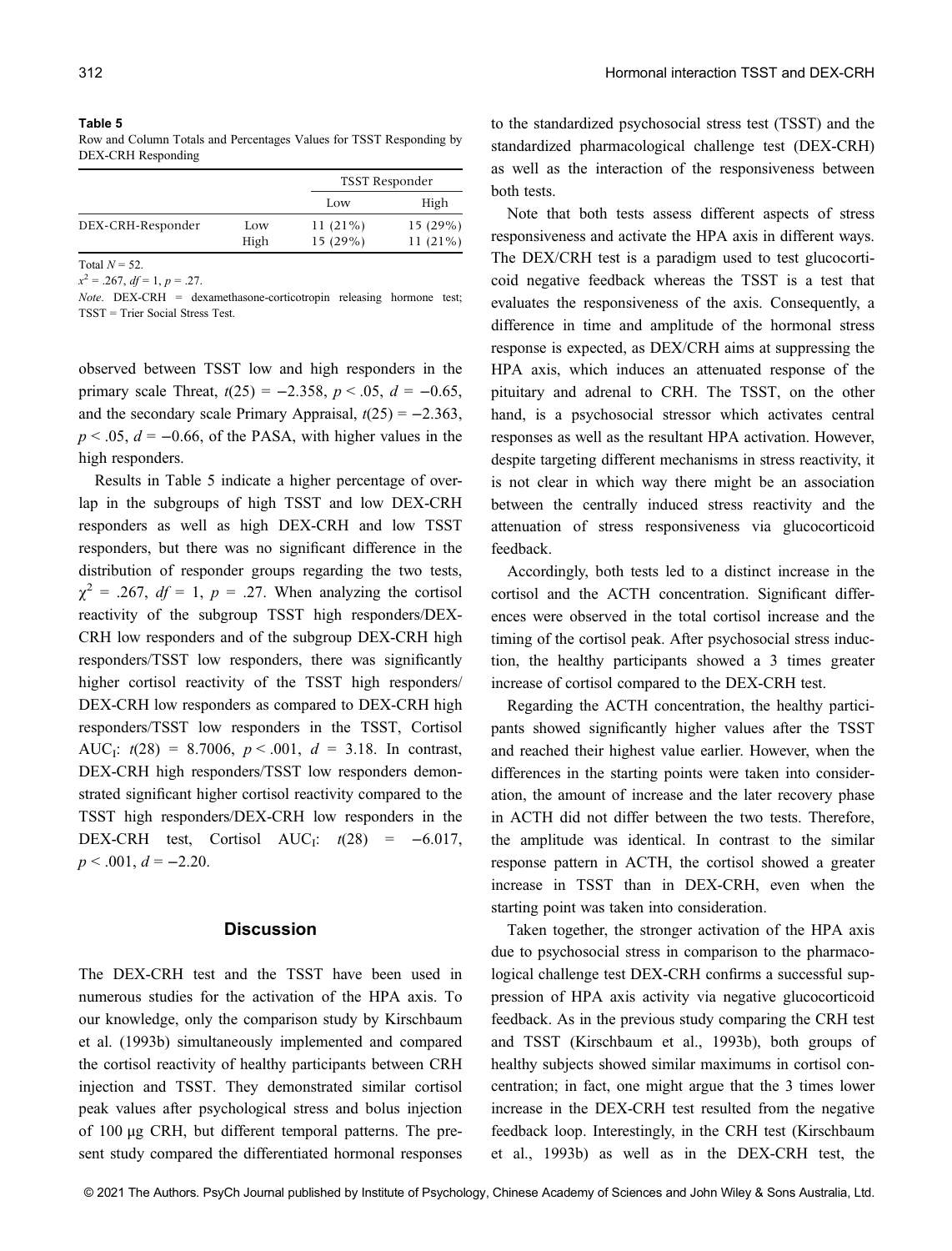maximum cortisol concentration was reached later compared to the TSST-challenge, pointing to quicker response of stress-related higher order cognitive processes compared to the fundamental neuroendocrine feedback loops.

Although speculative, it may be relevant to elucidate potential physiological mechanisms underlying the different reactivity patterns in both tests. Despite application of dexamethasone, cortisol baseline levels are comparable across groups and showed no significant differences. This can be interpreted in the sense of dexamethasone mainly affecting the reactivity to stress as opposed to basal cortisol levels. The glucocorticoid receptor mediated inhibition of stressreactivity occurs at numerous central nervous system nodes and may result, for example, in lower ACTH levels after CRH stimulation in the DEX-CRH test. The comparable levels of ACTH after both challenge tests associated with significantly different cortisol levels probably demonstrate dissociation between ACTH and glucocorticoid release, which has been shown in numerous species (Bornstein, Engeland, Ehrhart-Bornstein, & Herman, 2008). In the DEX-CRH test, dexamethasone may decrease the sensitivity of melanocortin 2 receptors in the zona fasciculata, which are the primary target of ACTH at the adrenal cortex resulting in lower cortisol levels. However, it is likely that this is not the only mechanism explaining the diverging cortisol response to similar ACTH levels in the two groups. Regarding the TSST, there is evidence from studies with rodents (Ulrich-Lai & Engeland, 2002) as well as with patients in the context of surgical stress (Gibbison et al., 2015) and critical illness (Boonen et al., 2014) that an activation of the sympathetic nervous system can result in cortisol secretion without a corresponding increase in ACTH. This can be partially mediated by cytokines (Bethin, Vogt, & Muglia, 2000). Therefore, the dissociation of ACTH and the cortisol response in the TSST may mirror the impact of the sympathoadrenomedullary system on the adrenal cortex, which may stimulate cortisol secretion as well as adrenal ACTH sensitivity. This mechanism mirrors the close interaction between the HPA axis and sympathetic nervous system probably orchestrated by higher brain centers in providing an adequate stress response. From an evolutionary perspective, the stress response is of great importance to ensure survival in changing environments. To be able to guarantee survival, it is highly important for the organism to distinguish between different kinds of stressors to adapt to the environment in the best possible way. This differentiation ensures that activation of the HPA axis is modulated based

on the appraisal of the stressor (Herman et al., 2016). This means that the degree of activation of the HPA mirrors the degree of perceived threat. In this way, the organism can preserve resources by limiting the energetically costly activation of the HPA. There is broad evidence that inappropriate or prolonged HPA axis activation is linked to numerous physiological and psychological disease states. The dissociation of the ACTH and the cortisol response, as outlined earlier, may be one neurophysiological pathway facilitating this differentiation.

As opposed to this state-dependent stress response, the different hormonal response patterns in the subgroups may be seen as trait-dependent, reflecting an interindividually different sensitivity to anxiety and anxiety-related hormones corresponding to a highly specific reactivity of the HPA axis. Thus, the extent of cortisol increase after the TSST compared to the DEX-CRH test differed taking into account our subgroup analysis. High TSST responders revealed significantly higher cortisol levels compared to their levels in the DEX-CRH test. A similar pattern could be seen in low DEX-CRH responders. These significant differences in cortisol levels are not associated with significantly different ACTH levels in respective subgroups reflecting the aforementioned dissociation between the two hormones. Regarding the overlap between high and low responders to the TSST and DEX-CRH test, our findings descriptively showed a greater percentage of overlap between high DEX-CRH and low TSST responders and high TSST and low DEX-responders. However, there was no significant difference, probably due to the small sample size for testing between-subjects effects. These findings may be interpreted as support for our assumption that a higher cortisol-stress reaction in the TSST is associated with a higher susceptibility to the suppression of cortisol release by negative glucocorticoid feedback. On the other hand, of those individuals whose cortisol release is particularly responsive to negative glucocorticoid feedback, a higher percentage may also be more responsive to the HPA axis activation by a psychosocial stressor. This points to a high responsiveness of the stress axis in these subgroups, which can be regarded as an important physiological mechanism for the ability to deal with stress.

In contrast, low TSST responders and high DEX-CRH responders exhibited no difference in cortisol reactivity between the two stress tests. The low cortisol response to the TSST resembles the reaction pattern of anxious patients (Petrowski, Herold, Joraschky, Wittchen, & Kirschbaum,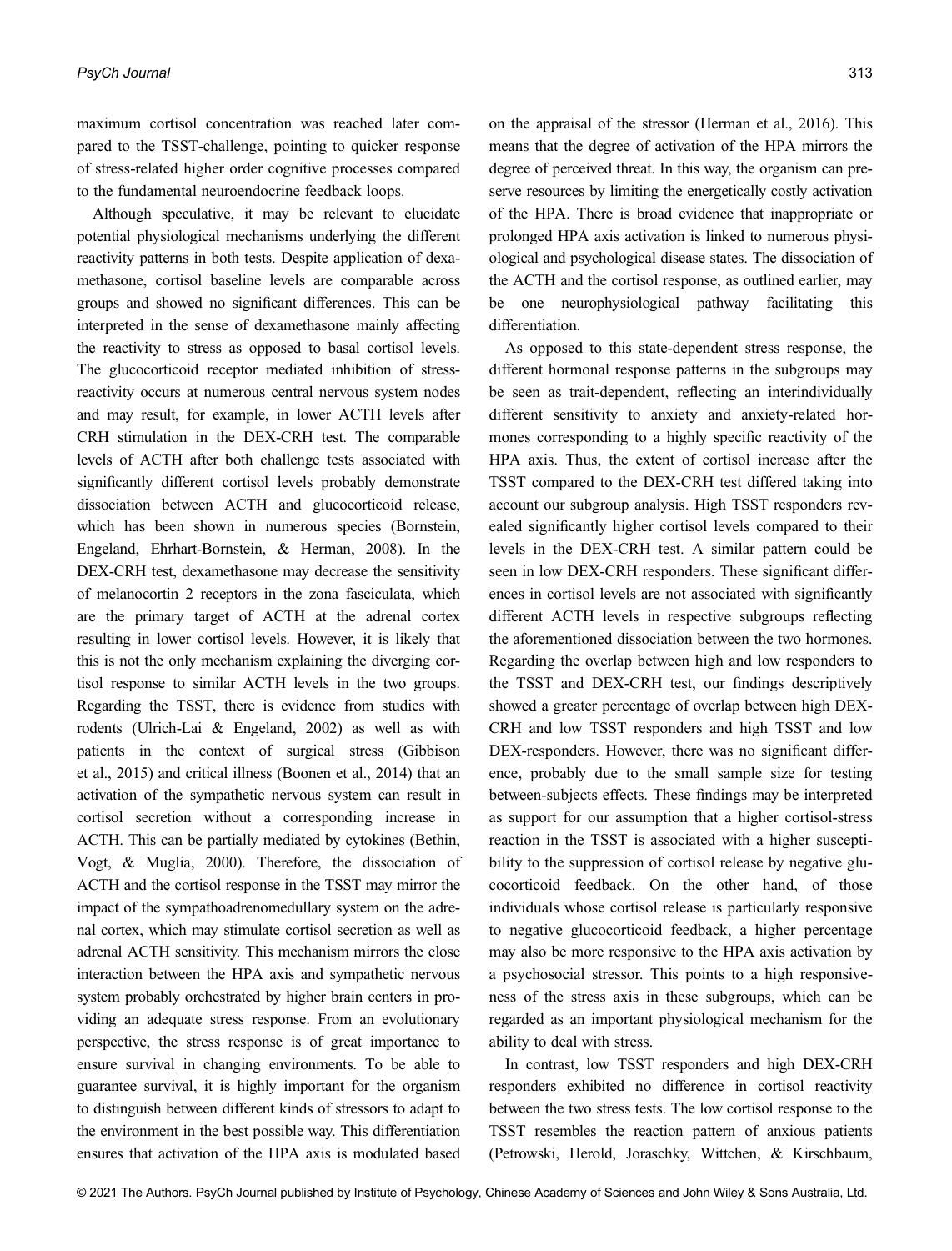2010). Respective patients have difficulties in recovering from the stressor. There is evidence that different reactivity patterns of the cortisol response are associated with a dysregulation of the HPA axis (Coryell, Noyes, & Reich, 1991; Goldberg, 1980; Holsboer, Liebl, & Hofschuster, 1982; Petrowski et al., 2013); however, the pathophysiological implications in terms of the development or manifestation of (mental) disease are still unclear. A low cortisol response in healthy subjects also may point to coping strategies within the framework of anticipatory cognitive appraisal (Gaab, Rohleder, Nater, & Ehlert, 2005). Additionally, the cortisol reactivity pattern of DEX-CRH high responders is still within the range of healthy subjects of other studies and shows no connection to diseases (Erhardt et al., 2006; Rybakowski & Twardowska, 1999). However, the present data suggest that there may be a possible association of DEX-CRH high responders and TSST low responders to the development of abnormalities of the HPA axis. Further research with the inclusion of additional parameters, such as pro-anti-inflammatory cytokines, feedback loop, and glucocorticoid sensitivity may pave the way toward a clearer understanding of the complex pathophysiology.

From a clinical viewpoint, the question may be posed whether the greater increase in the hormonal parameter cortisol by a factor of 3 after psychosocial stress induction compared to the pharmacological challenge test DEX-CRH also applies to patients and whether specific patient groups might exhibit different reactivity profiles. It is well-known that patients suffering from major depression show higher values in the cortisol response to the DEX-CRH test (Mokhtari, Arfken, & Boutros, 2013) and equal or higher values in the TSST (Wichmann et al., 2017; Young et al., 2004), as compared to healthy individuals. On the other hand, patients with panic disorder show a decreased cortisol response as compared to healthy individuals under psychosocial stress induction (Petrowski et al., 2013) and an intravenous injection of 100 μg CRH (Petrowski et al., 2012). The diagnosis of pathological stress reactivity requires an exact analysis regarding the extent of deviation of the hormonal response to psychosocial and pharmacological stress induction between patients and healthy participants. To obtain a clearer picture about a higher or lower stress reaction, the individually different hormonal reactions must be taken into consideration as to their norm values and progressions. In reference to different stressrelated and psychological disorders, which have a different dysregulation of the HPA axis, there is growing evidence

that a valid diagnostic procedure can be obtained only with the two types of stimulation tests discussed. This assessment is also supported by Modell and Holsboer (2006), who additionally showed that in some cases, the combination of a social stressor such as the TSST with the DEX-CRH test is more useful than the DEX-CRH test alone. They based this on a long-term investigation of over 10 years in which participants with a high familial risk for affective disorders showed abnormal results in the DEX-CRH test for the first time after a psychological stressor was experienced (Modell et al., 1998).

The strengths of this study are, first, the use of the standardized safe, reproducible, endocrinological pharmacological challenge test (DEX-CRH test) and the standardized psychosocial stress test (TSST); second, methodological procedures with regard to the same time window of both tests, control of confounders in the cortisol, and ACTH measurements (e.g., menstrual cycle); and third, the large sample size regarding the two hypotheses.

Several limitations also should be noted in the current study. A limiting factor lies in the mechanism of stress induction with the TSST lacking previous cortisol suppression via dexamethasone. Furthermore, the order of TSST and DEX-CRH challenges was fixed and not randomized. Finally, it must be considered that for testing the overlap between the subgroups (between-subjects effects), the sample size was too small.

In sum, we investigated stress reactivity using the DEX/- CRH test, which is a paradigm for testing glucocorticoid negative feedback as well as the TSST, which evaluates HPA responsiveness to psychosocial stress. Induction of psychosocial stress showed a greater increase by factor 3 in cortisol compared to the pharmacological challenge test DEX-CRH in healthy test participants without a similar increase in ACTH, which underlines dissociation between ACTH and cortisol stress responsiveness. Furthermore, we identified subgroups, which showed that a higher proportion of individuals with a blunted cortisol-stress reaction in the TSST also show lower susceptibility to the suppression of cortisol release by negative glucocorticoid feedback. On the other hand, a higher proportion of those individuals, in which cortisol release is less responsive to negative glucocorticoid feedback, is less responsive to the HPA axis activation by a psychosocial stressor. These results suggest an interaction between responsiveness in the TSST and the DEX-CRH test regarding cortisol patterns. Particularly, a blunted cortisol response to a psychosocial stressor may be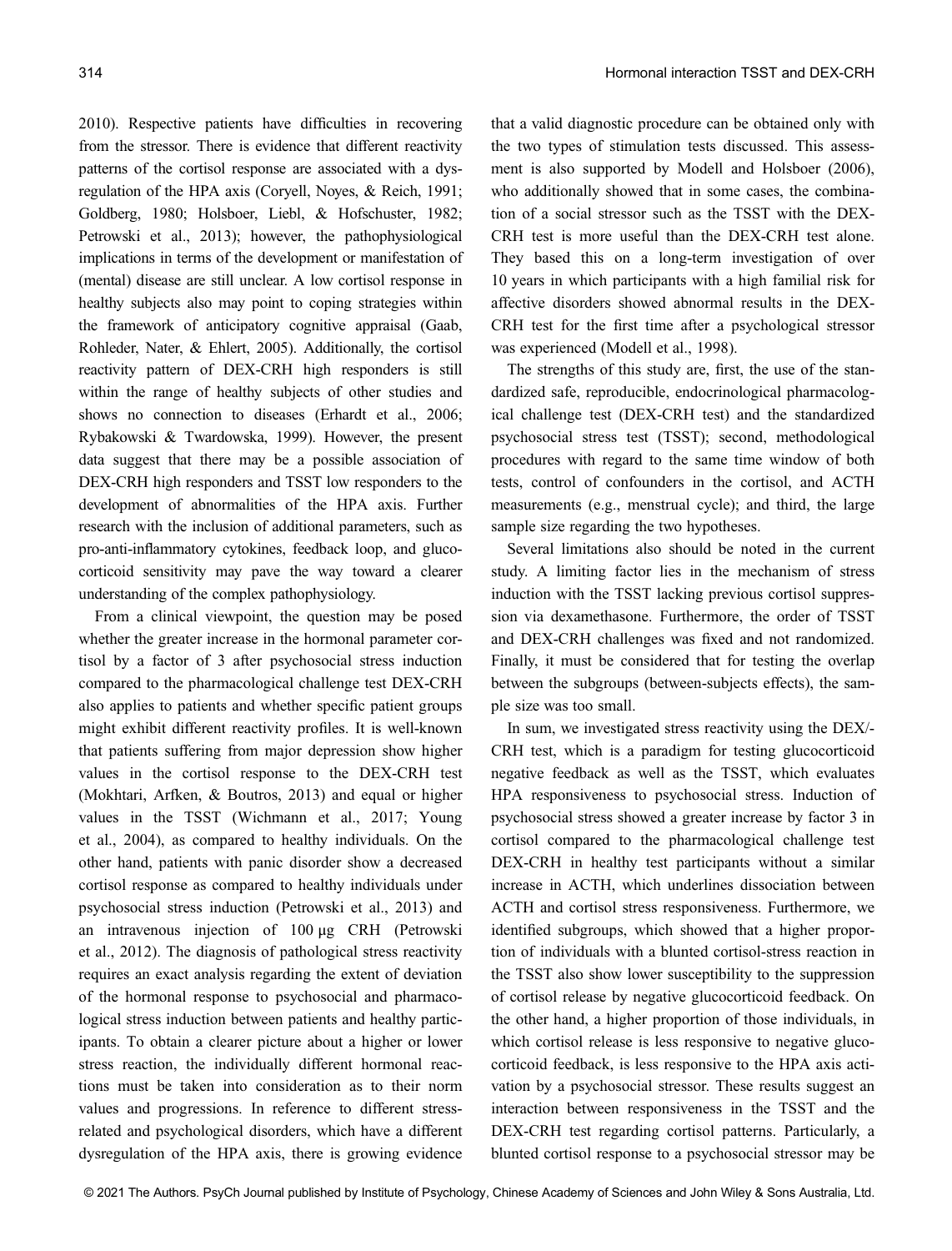seen as a clinically relevant HPA axis dysfunction, which can also be found in anxiety disorders.

# Disclosure of conflict of interest

The authors declare that there are no conflicts of interest.

# Acknowledgment

Open access funding enabled and organized by Projekt DEAL.

# References

- Bethin, K. E., Vogt, S. K., & Muglia, L. J. (2000). Interleukin-6 is an essential, corticotropin-releasing hormone-independent stimulator of the adrenal axis during immune system activation. Proceedings of the National Academy of Sciences of the United States of America, 97(16), 9317–9322. [https://doi.org/10.1073/](https://doi.org/10.1073/pnas.97.16.9317) [pnas.97.16.9317](https://doi.org/10.1073/pnas.97.16.9317)
- Boonen, E., Meersseman, P., Vervenne, H., Meyfroidt, G., Guiza, F., Wouters, P. J., … Van den Berghe, G. (2014). Reduced nocturnal ACTH-driven cortisol secretion during critical illness. AJP: Endocrinology and Metabolism, 306(8), E883–E892.<https://doi.org/10.1152/ajpendo.00009.2014>
- Bornstein, S. R., Engeland, W. C., Ehrhart-Bornstein, M., & Herman, J. P. (2008). Dissociation of ACTH and glucocorticoids. Trends in Endocrinology & Metabolism, 19(5), 175–180. <https://doi.org/10.1016/j.tem.2008.01.009>
- Coryell, W., Noyes, R., & Reich, J. (1991). The prognostic significance of HPA-axis disturbance in panic disorder: A three-year follow-up. Biological Psychiatry, 29(2), 96–102. [https://doi.org/](https://doi.org/10.1016/0006-3223(91)90038-n) [10.1016/0006-3223\(91\)90038-n](https://doi.org/10.1016/0006-3223(91)90038-n)
- de Kloet, E. R., Joëls, M., & Holsboer, F. (2005). Stress and the brain: From adaptation to disease. Nature Reviews Neuroscience, 6(6), 463–475.<https://doi.org/10.1038/nrn1683>
- Dickerson, S. S., & Kemeny, M. E. (2004). Acute stressors and cortisol responses: A theoretical integration and synthesis of laboratory research. Psychological Bulletin, 130(3), 355–391. <https://doi.org/10.1037/0033-2909.130.3.355>
- Eberwine, J. H., Jonassen, J. A., Evinger, M. J., & Roberts, J. (1987). Complex transcriptional regulation by glucocorticoids and corticotropin-releasing hormone of proopiomelanocortin gene expression in rat pituitary cultures. DNA, 6(5), 483–492. <https://doi.org/10.1089/dna.1987.6.483>
- Erhardt, A., Ising, M., Unschuld, P. G., Kern, N., Lucae, S., Pütz, B., … Keck, M. E. (2006). Regulation of the hypothalamic–pituitary–adrenocortical system in patients with panic disorder. Neuropsychopharmacology, 31(11), 2515–2522. <https://doi.org/10.1038/sj.npp.1301168>
- Faul, F., Erdfelder, E., Lang, A.-G., & Buchner, A. (2007). G\*Power 3: A flexible statistical power analysis program for the social, behavioral, and biomedical sciences. Behavior Research Methods. 39(2), 175–191. [https://doi.org/10.3758/](https://doi.org/10.3758/BF03193146) [BF03193146.](https://doi.org/10.3758/BF03193146)
- Fekedulegn, D. B., Andrew, M. E., Burchfiel, C. M., Violanti, J. M., Hartley, T. A., Charles, L. E., & Miller, D. B. (2007). Area under the curve and other summary indicators of repeated waking cortisol measurements. Psychosomatic Medicine, 69(7), 651–659. [https://doi.org/10.](https://doi.org/10.1097/PSY.0b013e31814c405c) [1097/PSY.0b013e31814c405c](https://doi.org/10.1097/PSY.0b013e31814c405c)
- Gaab, J. (2009). PASA primary appraisal secondary appraisal. Verhaltenstherapie, 19(2), 114–115. [https://doi.org/10.1159/](https://doi.org/10.1159/000223610) [000223610](https://doi.org/10.1159/000223610)
- Gaab, J., Rohleder, N., Nater, U. M., & Ehlert, U. (2005). Psychological determinants of the cortisol stress response: The role of anticipatory cognitive appraisal. Psychoneuroendocrinology, 30 (6), 599–610.<https://doi.org/10.1016/j.psyneuen.2005.02.001>
- Gibbison, B., Spiga, F., Walker, J. J., Russell, G. M., Stevenson, K., Kershaw, Y., … Lightman, S. L. (2015). Dynamic pituitary-adrenal interactions in response to cardiac surgery. Critical Care Medicine, 43(4), 791-800. [https://doi.](https://doi.org/10.1097/CCM.0000000000000773) [org/10.1097/CCM.0000000000000773](https://doi.org/10.1097/CCM.0000000000000773)
- Goldberg, I. (1980). Dexamethasone suppression test as indicator of safe withdrawal of antidepressant therapy. The Lancet, 315 (8164), 376. [https://doi.org/10.1016/s0140-6736\(80\)90931-9](https://doi.org/10.1016/s0140-6736(80)90931-9)
- Hellhammer, D. H., Wüst, S., & Kudielka, B. M. (2009). Salivary cortisol as a biomarker in stress research. Psychoneuroendocrinology, 34(2), 163–171. [https://doi.org/10.](https://doi.org/10.1016/j.psyneuen.2008.10.026) [1016/j.psyneuen.2008.10.026](https://doi.org/10.1016/j.psyneuen.2008.10.026)
- Hennings, J. M., Kohli, M. A., Uhr, M., Holsboer, F., Ising, M., & Lucae, S. (2019). Polymorphisms in the BDNF and BDNFOS genes are associated with hypothalamus-pituitary axis regulation in major depression. Progress in Neuropsychopharmacology and Biological Psychiatry, 95, 109686.<https://doi.org/10.1016/j.pnpbp.2019.109686>
- Herman, J. P., McKlveen, J. M., Ghosal, S., Kopp, B., Wulsin, A., Makinson, R., … Myers, B. (2016). Regulation of the hypothalamic-pituitary-adrenocortical stress response. Comprehensive Physiology, 6(2), 603–621. [https://doi.org/10.1002/](https://doi.org/10.1002/cphy.c150015) [cphy.c150015](https://doi.org/10.1002/cphy.c150015)
- Herhaus, B., & Petrowski, K. (2018). Cortisol stress reactivity to the Trier social stress test in obese adults. Obesity Facts, 11(6), 491–500.<https://doi.org/10.1159/000493533>
- Het, S., Rohleder, N., Schoofs, D., Kirschbaum, C., & Wolf, O. T. (2009). Neuroendocrine and psychometric evaluation of a placebo version of the 'Trier social stress test'. Psychoneuroendocrinology, 34(7), 1075–1086. [https://doi.org/](https://doi.org/10.1016/j.psyneuen.2009.02.008) [10.1016/j.psyneuen.2009.02.008](https://doi.org/10.1016/j.psyneuen.2009.02.008)
- Heuser, I., Yassouridis, A., & Holsboer, F. (1994). The combined dexamethasone/CRH test: A refined laboratory test for psychiatric disorders. Journal of Psychiatric Research, 28(4), 341–356. [https://doi.org/10.1016/0022-3956\(94\)90017-5](https://doi.org/10.1016/0022-3956(94)90017-5)
- Holling, H., & Gediga, G. (2011). Statistik Deskriptive Verfahren . Göttingen, Germany: Hogrefe Verlag.
- Holsboer, F. (2001). Stress, hypercortisolism and corticosteroid receptors in depression; implications for therapy. Journal of Affective Disorders, 62(1–2), 77–91. [https://doi.org/10.1016/](https://doi.org/10.1016/s0165-0327(00)00352-9) [s0165-0327\(00\)00352-9](https://doi.org/10.1016/s0165-0327(00)00352-9)
- Holsboer, F., Liebl, R., & Hofschuster, E. (1982). Repeated dexamethasone suppression test during depressive illness: Normalisation of test result compared with clinical improvement. Journal of Affective Disorders, 4(2), 93–101. [https://doi.](https://doi.org/10.1016/0165-0327(82)90039-8) [org/10.1016/0165-0327\(82\)90039-8](https://doi.org/10.1016/0165-0327(82)90039-8)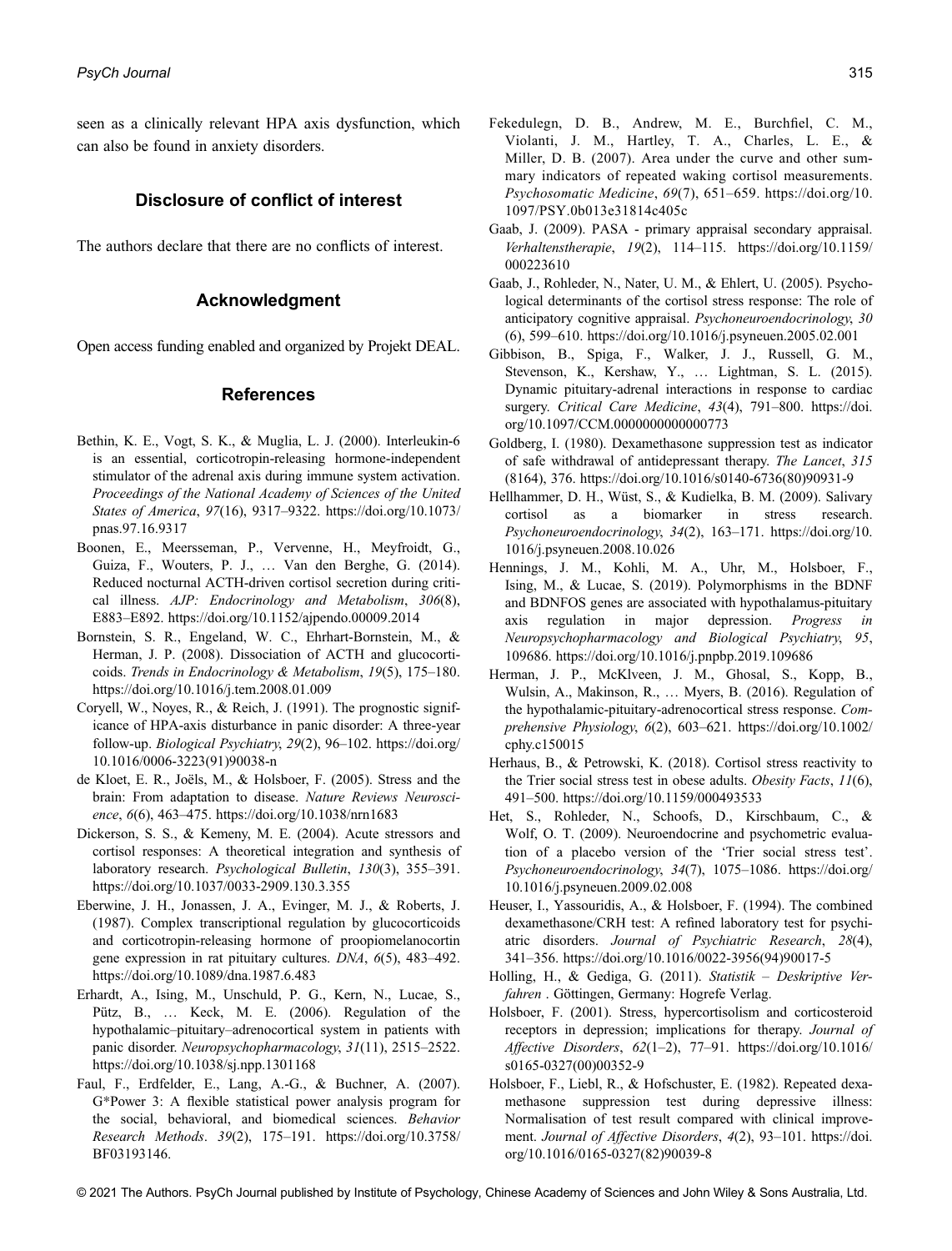- Ising, M., Horstmann, S., Kloiber, S., Lucae, S., Binder, E. B., Kern, N., … Holsboer, F. (2007). Combined dexamethasone/Corticotropin releasing hormone test predicts treatment response in major depression-a potential biomarker? Biological Psychiatry, 62(1), 47–54. [https://doi.org/10.1016/j.](https://doi.org/10.1016/j.biopsych.2006.07.039) [biopsych.2006.07.039](https://doi.org/10.1016/j.biopsych.2006.07.039)
- Ising, M., Künzel, H. E., Binder, E. B., Nickel, T., Modell, S., & Holsboer, F. (2005). The combined dexamethasone/CRH test as a potential surrogate marker in depression. Progress in Neuro-Psychopharmacology and Biological Psychiatry, 29(6), 1085–1093.<https://doi.org/10.1016/j.pnpbp.2005.03.014>
- Kirschbaum, C., Pirke, K. M., & Hellhammer, D. H. (1993a). The "Trier social stress test"–A tool for investigating psychobiological stress responses in a laboratory setting. Neuropsychobiology, 28(1–2), 76–81. [https://doi.org/10.1159/](https://doi.org/10.1159/000119004) [000119004](https://doi.org/10.1159/000119004)
- Kirschbaum, C., Wüst, S., Faig, H.-G., & Hellhammer, D. (1993b). Heritability of cortisol response to human Corticotropin-releasing hormone, Ergometry, and psychological stress in human. Journal of Clinical Endocrinology and Metabolism, 75(6), 1526–1530.<https://doi.org/10.1210/jc.75.6.1526>
- Kudielka, B. M., Hellhammer, H., & Kirschbaum, C. (2007). Ten years of research with the trier social stress test (TSST) - Revisited. In E. Harmon-Jones & P. Winkielman (Eds.), Social neuroscience: Integrating biological and psychological explanations of social behavior (pp. 56–83). New York, NY: Guilford Press.
- Künzel, H. E., Binder, E. B., Nickel, T., Ising, M., Fuchs, B., Majer, M., ... Modell, S. (2003). Pharmacological and nonpharmacological factors influencing hypothalamic–pituitary– adrenocortical Axis reactivity in acutely depressed psychiatric in-patients, measured by the Dex-CRH test. Neuropsychopharmacology, 28(12), 2169–2178. [https://doi.org/](https://doi.org/10.1038/sj.npp.1300280) [10.1038/sj.npp.1300280](https://doi.org/10.1038/sj.npp.1300280)
- Laux, L., Glanzmann, P., Schaffner, P., & Spielberger, C. D. (1981). Das State-Trait-Angstinventar (Testmappe mit Handanweisung, Fragebogen STAI-G Form X 1 und Fragebogen STAI-G Form X2) . Weinheim, Germany: Beltz.
- Leistner, C., & Menke, A. (2018). How to measure glucocorticoid receptor's sensitivity in patients with stress-related psychiatric disorders. Psychoneuroendocrinology, 91, 235–260. [https://doi.](https://doi.org/10.1016/j.psyneuen.2018.01.023) [org/10.1016/j.psyneuen.2018.01.023](https://doi.org/10.1016/j.psyneuen.2018.01.023)
- Luo, X., Kiss, A., Rabadan-Diehl, C., & Aquilera, G. (1995). Regulation of hypothalamic and pituitary corticotropinreleasing hormone receptor messenger ribonucleic acid by adrenalectomy and glucocorticoids. Endocrinology, 136(9), 3877–3883.<https://doi.org/10.1210/endo.136.9.7649095>
- Makino, S., Hashimoto, K., & Gold, P. W. (2002). Multiple feedback mechanisms activating corticotropin-releasing hormone system in the brain during stress. Pharmacology Biochemistry Behavior, 733(1), 147–158. [https://doi.org/10.1016/s0091-3057](https://doi.org/10.1016/s0091-3057(02)00791-8) [\(02\)00791-8](https://doi.org/10.1016/s0091-3057(02)00791-8)
- Modell, S., & Holsboer, F. (2006). Depression and effects of antidepressant drugs on the stress systems. In T. Steckler, N. H. Kalin, & J. M. H. M. Reul (Eds.), Handbook of stress and the brain. Part 2 stress: Integrative and clinical aspects (pp. 273–277). Oxford, UK: Elsevier.
- Modell, S., Lauer, C. J., Schreiber, W., Huber, J., Krieg, J. C., & Holsboer, F. (1998). Hormonal response pattern in the

combined DEX-CRH test is stable over time in subjects at high familial risk for affective disorders. Neuropsychopharmacology, 18(4), 253–262. [https://doi.org/10.1016/S0893-133X\(97\)](https://doi.org/10.1016/S0893-133X(97)00144-9) [00144-9](https://doi.org/10.1016/S0893-133X(97)00144-9)

- Mokhtari, M., Arfken, C., & Boutros, N. (2013). The DEX/CRH test for major depression: A potentially useful diagnostic test. Psychiatry Research, 208(2), 131–139. [https://doi.org/10.1016/](https://doi.org/10.1016/j.psychres.2012.09.032) [j.psychres.2012.09.032](https://doi.org/10.1016/j.psychres.2012.09.032)
- Pariante, C. M., Thomas, S. A., Lovestone, S., Makoff, A., & Kerwin, R. W. (2004). Do antidepressants regulate how cortisol affects the brain? Psychoneuroendocrinology, 29(4), 423–447. <https://doi.org/10.1016/j.psyneuen.2003.10.009>
- Petrowski, K., Wintermann, G.-B., Schaarschmidt, M., Bornstein, S. R., & Kirschbaum, C. (2013). Blunted salivary and plasma cortisol response in patients with panic disorder under psychosocial stress. International Journal of Psychophysiology, 88(1), 35–39. [https://doi.org/10.1016/j.ijpsycho.2013.](https://doi.org/10.1016/j.ijpsycho.2013.01.002) [01.002](https://doi.org/10.1016/j.ijpsycho.2013.01.002)
- Petrowski, K., Wintermann, G.-B., Kirschbaum, C., & Bornstein, S. R. (2012). Dissociation between ACTH and cortisol response in DEX–CRH test in patients with panic disorder. Psychoneuroendocrinology, 37(8), 1199–1208. [https://doi.org/](https://doi.org/10.1016/j.psyneuen.2011.12.013) [10.1016/j.psyneuen.2011.12.013](https://doi.org/10.1016/j.psyneuen.2011.12.013)
- Petrowski, K., Herold, U., Joraschky, P., Wittchen, H.-U., & Kirschbaum, C. (2010). A striking pattern of cortisol nonresponsiveness to psychosocial stress in patients with panic disorder with concurrent normal cortisol awakening responses. Psychoneuroendocrinology, 35(3), 414–421. [https://doi.org/10.](https://doi.org/10.1016/j.psyneuen.2009.08.003) [1016/j.psyneuen.2009.08.003](https://doi.org/10.1016/j.psyneuen.2009.08.003)
- Rinne, T., de Kloet, E. R., Wouters, L., Goekoop, J. G., DeRijk, R. H., & van den Brink, W. (2002). Hyperresponsiveness of hypothalamic-pituitary-adrenal axis to combined dexamethasone/corticotropin-releasing hormone challenge in female borderline personality disorder subjects with a history of sustained childhood abuse. Biological Psychiatry, 52(11), 1102–1112. [https://doi.org/10.1016/S0006-3223\(02\)01395-1](https://doi.org/10.1016/S0006-3223(02)01395-1)
- Rybakowski, J. K., & Twardowska, K. (1999). The dexamethasone/corticotropin-releasing hormone test in depression in bipolar and unipolar affective illness. Journal of Psychiatric Research, 33(5), 363–370. [https://doi.org/10.1016/S0022-](https://doi.org/10.1016/S0022-3956(99)00014-X) [3956\(99\)00014-X](https://doi.org/10.1016/S0022-3956(99)00014-X)
- Schreiber, W., Lauer, C. J., Krumrey, K., Holsboer, F., & Krieg, J. C. (1996). Dysregulation of the hypothalamic-pituitary-adrenocortical system in PD. Neuropsychopharmacology, 15, 7–15. [https://doi.org/10.1016/0893-133X\(95\)00146-5](https://doi.org/10.1016/0893-133X(95)00146-5)
- Soni, A. (2009). The Five Most Costly Conditions, 1996 and 2006: Estimates for the U.S. Civilian Noninstitutionalized Population. Retrieved from [http://meps.ahrq.gov/mepsweb/data\\_](http://meps.ahrq.gov/mepsweb/data_files/publications/st248/stat248.pdf) fi[les/publications/st248/stat248.pdf](http://meps.ahrq.gov/mepsweb/data_files/publications/st248/stat248.pdf)
- Spielberger, C. D., Gorsuch, R. L., & Lushene, R. E. (1970). State-trait anxiety inventory, manual for the state-trait anxiety inventory . Palo Alto, CA: Consulting Psychologist Press.
- Tsigos, C., Kyrou, I., Kassi, E., & Chrousos, G. (2000). Stress, endocrine physiology and pathophysiology. Endotext, 1–44. Retrieved May 10, 2018. [https://www.ncbi.nlm.nih.gov/books/](https://www.ncbi.nlm.nih.gov/books/NBK278995/) [NBK278995/.](https://www.ncbi.nlm.nih.gov/books/NBK278995/)
- Ulrich-Lai, Y. M., & Engeland, W. C. (2002). Adrenal splanchnic innervation modulates adrenal cortical responses to dehydration